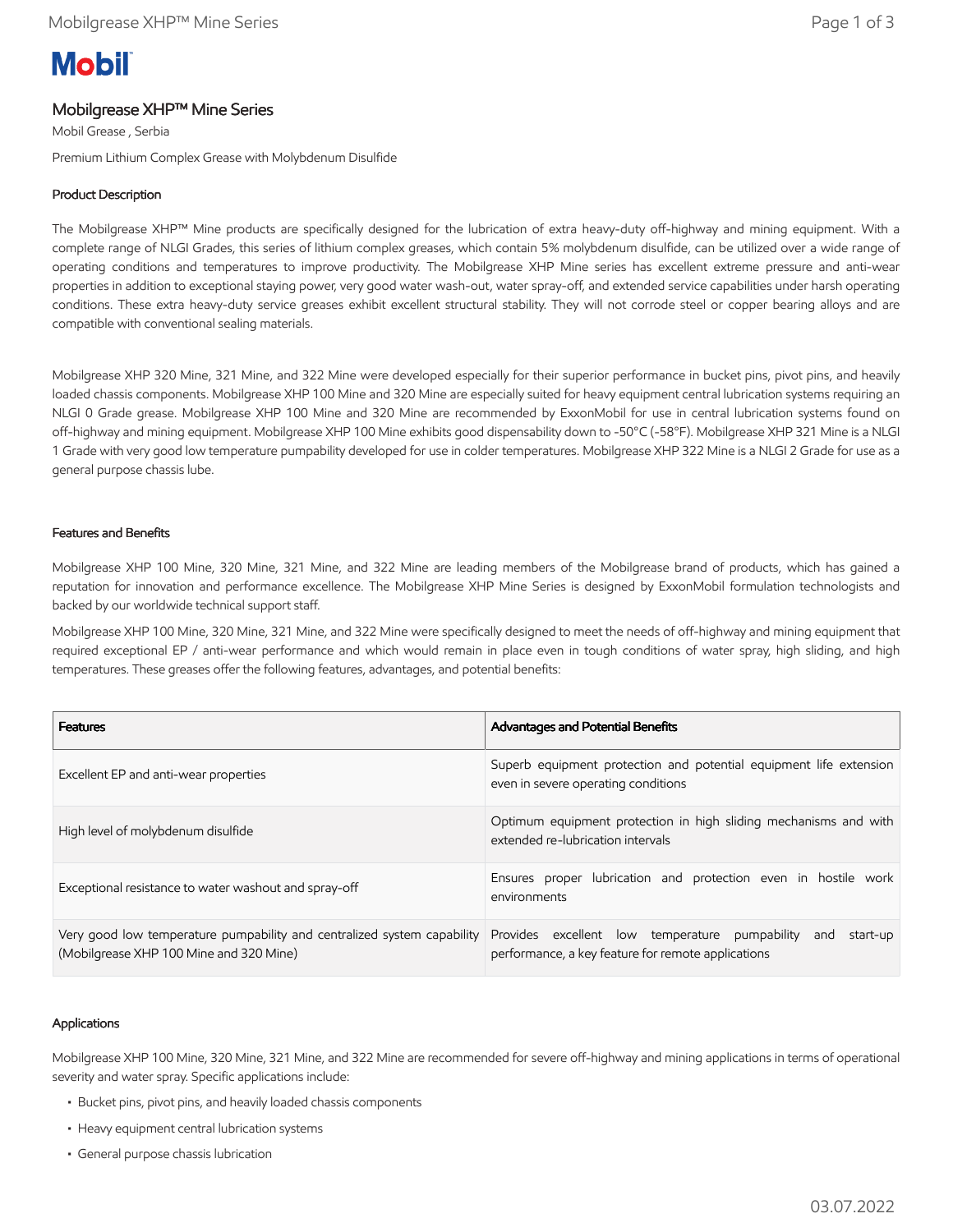### Properties and Specifications

| Property                                                                       | <b>MOBILGREASE</b><br><b>XHP</b><br><b>100 MINE</b> | <b>MOBILGREASE</b><br><b>XHP</b><br>320 MINE | <b>MOBILGREASE</b><br><b>XHP</b><br>321 MINE | <b>MOBILGREASE</b><br><b>XHP</b><br>322 MINE |
|--------------------------------------------------------------------------------|-----------------------------------------------------|----------------------------------------------|----------------------------------------------|----------------------------------------------|
| Grade                                                                          | NLGI0                                               | NLGI <sub>0</sub>                            | NLGI <sub>1</sub>                            | NLGI <sub>2</sub>                            |
| Thickener Type                                                                 | Lithium Complex                                     | Lithium Complex                              | Lithium Complex                              | Lithium Complex                              |
| Color, Visual                                                                  | Gray-Black                                          | Gray-Black                                   | Gray-Black                                   | Gray-Black                                   |
| Copper Strip Corrosion, 24 h, 100 C, Rating,<br>ASTM D4048                     | 1A                                                  | 1A                                           | 1A                                           | 1A                                           |
| Corrosion Preventive Properties, Rating,<br>ASTM D1743                         | Pass                                                | Pass                                         | Pass                                         | Pass                                         |
| Dropping Point, °C, ASTM D2265                                                 | 200                                                 | 270                                          | 270                                          | 270                                          |
| Four-Ball Extreme Pressure Test, Weld Point,<br>kgf, ASTM D2596                | 315                                                 | 400                                          | 400                                          | 400                                          |
| Four-Ball Wear Test, Scar Diameter, mm,<br>ASTM D2266                          | 0.4                                                 | 0.4                                          | 0.4                                          | 0.4                                          |
| Molybdenum Disulfide Content, wt %,<br>CALCULATED                              | 5                                                   | 5                                            | 5                                            | 5                                            |
| Penetration, 60X, 0.1 mm, ASTM D217                                            | 370                                                 | 370                                          | 325                                          | 280                                          |
| Stability,<br>Penetration<br>Roll<br>Consistency<br>Change, 0.1 mm, ASTM D1831 | $+14$                                               | 0                                            | ±10                                          | ±10                                          |
| US Steel Mobility @ - 20 F, g/min, AMS 1390                                    | 32                                                  |                                              |                                              |                                              |
| US Steel Mobility @ -12 C, g/min, AMS 1390                                     |                                                     |                                              |                                              | 11                                           |
| US Steel Mobility @ 20 F, g/min, AMS 1390                                      |                                                     |                                              | 15                                           |                                              |
| Viscosity @ 40 C, Base Oil, mm2/s, ASTM<br>D445                                | 100                                                 | 320                                          | 320                                          | 320                                          |
| Water Sprayoff, Loss, %, ASTM D4049                                            |                                                     |                                              | 28                                           | 16                                           |
| Water Washout, Loss @ 79 C, wt%, ASTM<br>D1264                                 |                                                     |                                              | $10$                                         | $\overline{2}$                               |

#### Health and Safety

Health and Safety recommendations for this product can be found on the Material Safety Data Sheet (MSDS) @ [http://www.msds.exxonmobil.com/psims](http://www.msds.exxonmobil.com/psims/psims.aspx) /psims.aspx

All trademarks used herein are trademarks or registered trademarks of Exxon Mobil Corporation or one of its subsidiaries unless indicated otherwise.

01-2022

.

Typical Properties are typical of those obtained with normal production tolerance and do not constitute a specification. Variations that do not affect